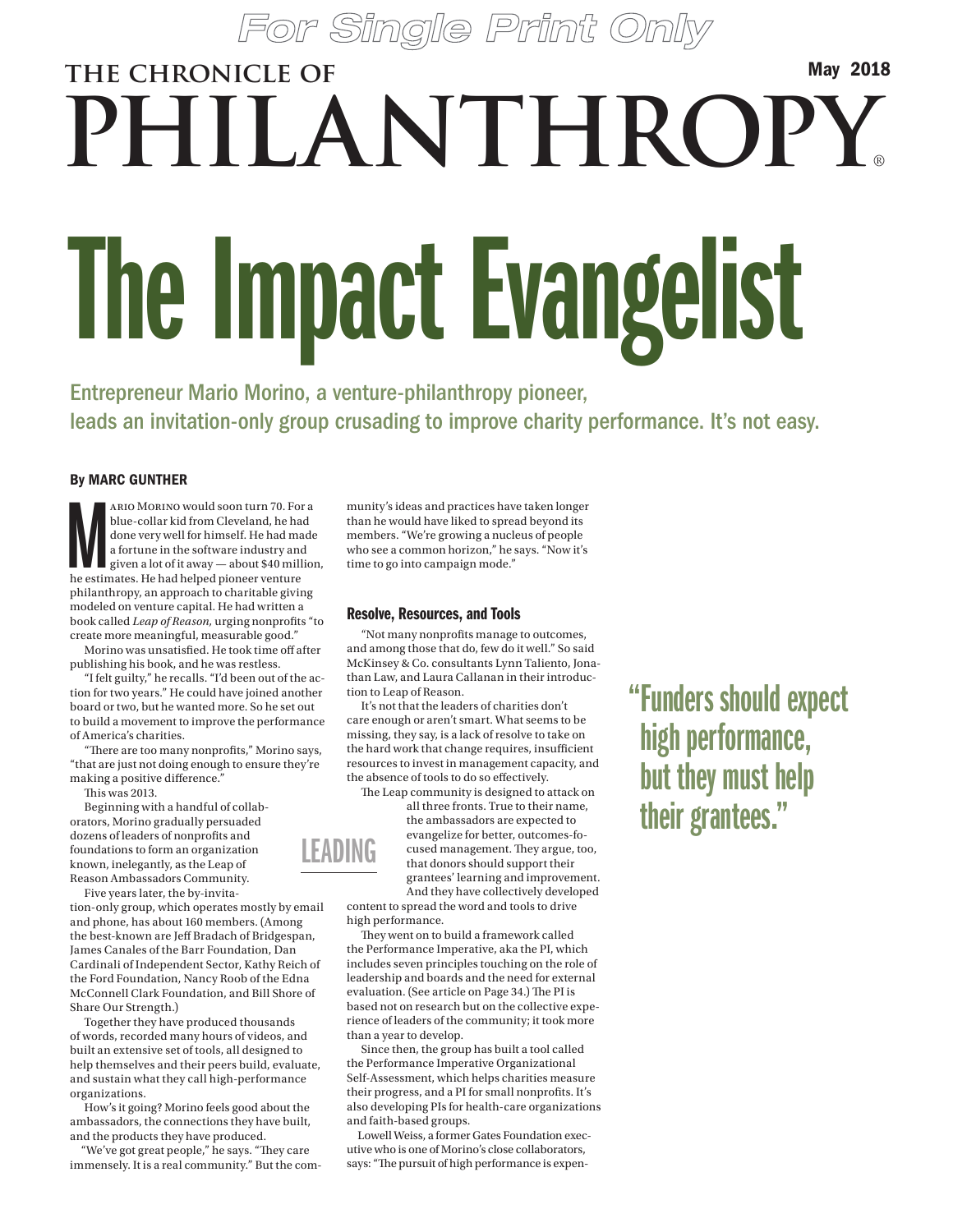ANDRÉ CHUNG FOR THE CHRONICLE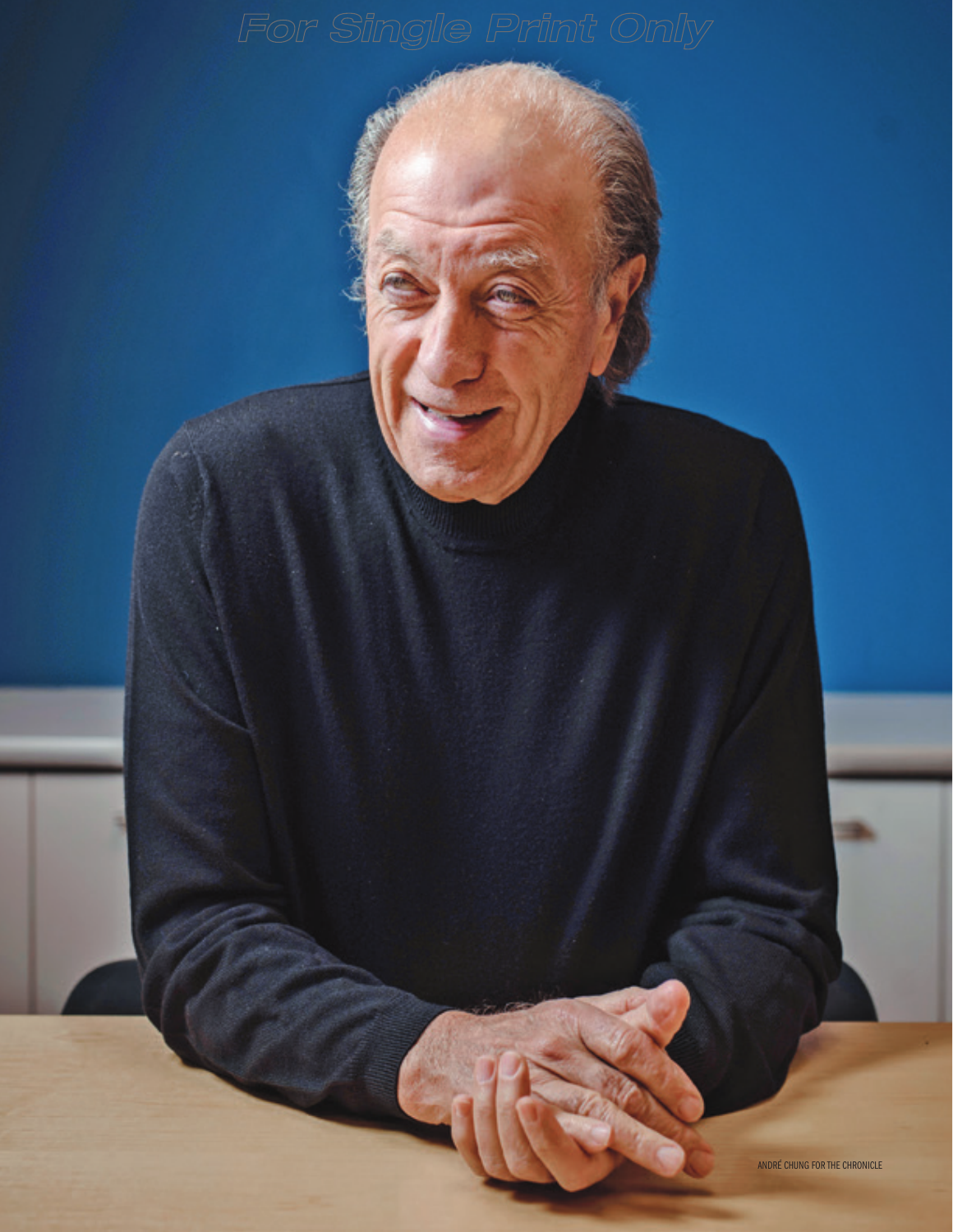# 7 Steps to Top Performance

Mario Morino, a successful entrepreneur and a pioneer of the venture-philanthropy movement, is now working to improve nonprofit management and "create more meaningful, measurable good."

He has persuaded dozens of leaders of nonprofits and foundations to form the Leap of Reason Ambassadors Community, an invitation-only group of about 160 people. The group, which includes notable leaders including Jeff Bradach of Bridgespan, James Canales of the Barr Foundation, Dan Cardinali of Independent Sector, and Kathy Reich of the Ford Foundation, has built an extensive set of tools designed to help nonprofits build and sustain high-performance organizations.

The following are the seven key factors that ensure a nonprofit is effective, according to the Leap Ambassadors Community:

## Courageous, Adaptive Executive and Board Leadership

Executives and boards embrace their responsibility to deliver meaningful, measurable, and financially sustainable results for the people or causes the organization exists to serve. Boards are strong, assertive governors and stewards, not just supporters and fundraisers. They recruit, advise, and hold accountable the lead executive (CEO).

## Disciplined, People-Focused Management

Managers translate leaders' drive for excellence into clear work plans and incentives to carry out the work effectively and efficiently. Managers' decisions are data informed whenever possible. Managers, like executives and boards, have the ability to recruit, develop, engage, and retain the talent necessary to deliver on the mission.

# Well-Designed and Well-Implemented Programs and Strategies

Leaders and managers are clear on the target population or audience they serve and are passionate about serving them. They base the design of their programs and strategies on a sound analysis of the issues, insights from intended beneficiaries, and evidence-informed assumptions about how the organization's activities can lead to the desired change (often referred to as a "theory of change").

# Financial Health and Sustainability

The board and senior management take charge of their organization's financial destiny. They articulate the value they deliver and develop overall financing strategies, tightly aligned with their mission, to support and sustain it.

# A Culture That Values Learning

The board, management, and staff continually seek to do even better for the people or causes they serve. All people in the organization have high expectations of themselves and of their peers. Senior management leads by example and encourages people throughout the organization to be curious, ask questions, and push each other's thinking by being appropriately and respectfully challenging.

#### Internal Monitoring for Continuous Improvement

The board, management, and staff work together to establish clear metrics, tightly aligned with the results they want to achieve, for each program and for the organization as a whole. Management and staff produce frequent reports on how well the organization is implementing its programs and strategies.

# External Evaluation for Mission Effectiveness

Leaders complement internal monitoring with external evaluations conducted by highly skilled, independent experts. Leaders commission external assessments to learn more about how well their programs are being run, what these programs are or are not accomplishing, who is or is not benefiting, and how the programs can be strengthened.

sive. It is difficult. It is painstaking." But, he says, the work of the Leap community is slowly spreading from trusted peer to trusted peer, as envisioned. "This message has legs," he says. "It has resonated pretty widely."

#### Up From Poverty

For Morino, this is the third and final act of a stellar career. He grew up poor but says he never felt deprived because of the support of family, teachers, coaches, and his church. His mother, he says, cleaned offices and homes to keep the family afloat and "made sure my brother, sister, and I — and oftentimes our friends and cousins — were well fed, clothed, and loved." From those early experiences grew a lifelong desire to help underprivileged kids.

Morino earned a degree at Case Western Reserve and learned about technology during a stint in the U.S. Navy. His first start-up failed, but his second grew into Legent Corporation, which was sold for \$1.7

# "He sees abilities in people they don't even know they have."

billion in 1995 — at the time, the biggest deal ever in the software industry.

By then, Morino was onto act two. He had retired from Legent in 1992 and spent a couple of years talking with hundreds of philanthropists and leaders of charities. In 2000, he joined with technology executives Raul Fernandez and Mark Warner (now a U.S. senator from Virginia) to start Venture Philanthropy Partners, which invests in organizations that help vulnerable children and youths in the Washington, D.C., region.

Unlike most donors, VPP makes long-term commitments of money and engages deeply with its grantees: It takes a seat on their boards, helps them recruit staff, and advises them on strategy and finances. In exchange, charities are expected to demonstrate their impact. The idea was controversial — some donors didn't want to take a hands-on approach, and some nonprofits resisted it — but others, including some traditional foundations, embraced the model. In the last 17 years, VPP has raised and deployed nearly \$110 million to 18 Washington-area nonprofits; Morino was its chief executive for seven years and still sits on its board.

Morino's belief that donors and nonprofits should become true partners, while recognizing the power imbalance between the two, shaped Leap of Reason. It's core to the Leap community, too. Morino says grant makers and charities need to be more honest with one another, and they need to expect more from each other. "Funders should expect high performance for greater results, but they must help their grantee leaders build and strengthen their organizations to meet those expectations," he says.

#### Finding 'Their Tribe'

To be sure, none of this is entirely new. Consultants like Bridgespan and McKinsey, networks like Grantmakers for Effective Organizations and the Center for